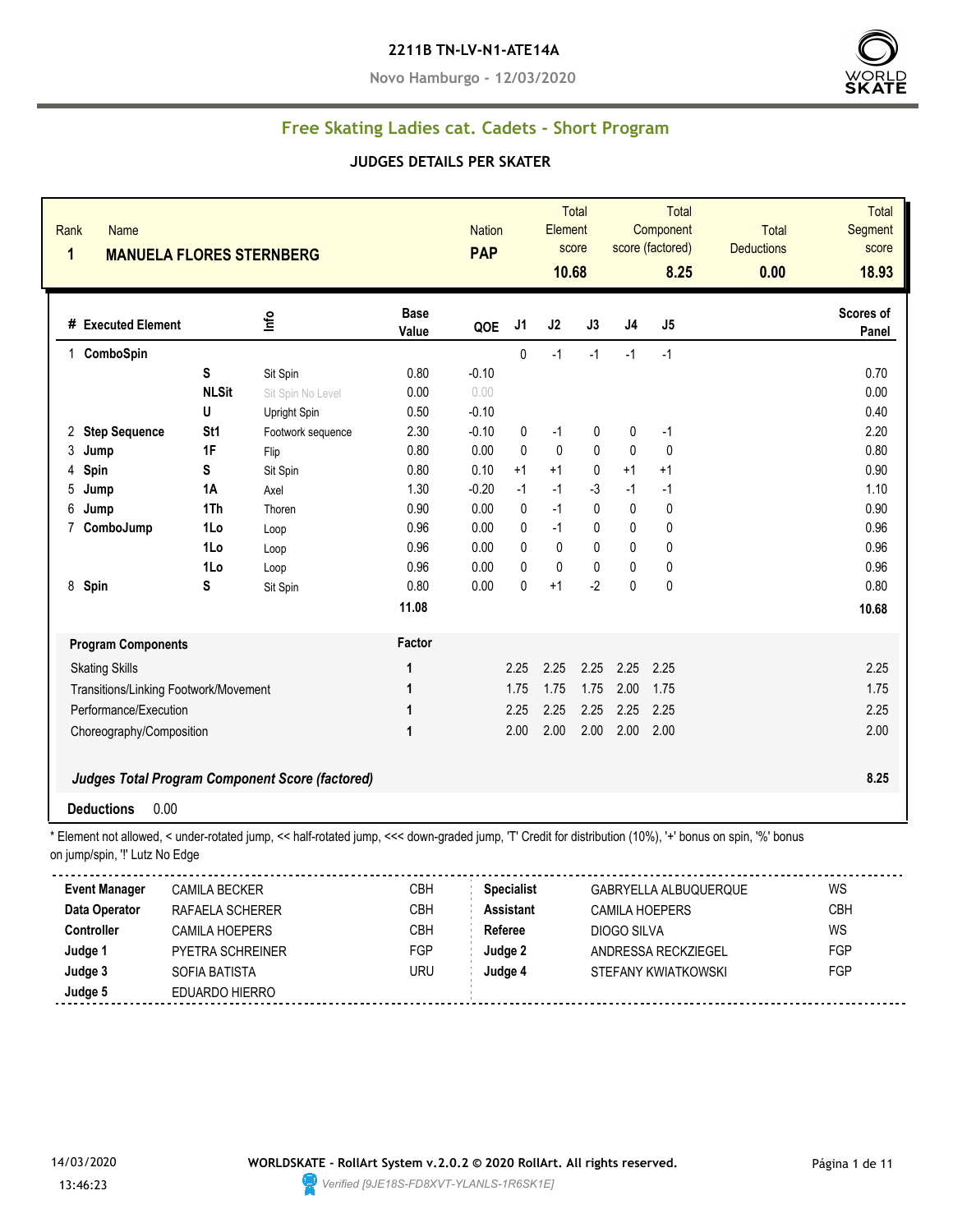### **JUDGES DETAILS PER SKATER**

| Rank<br>$\overline{2}$ | Name<br><b>GIOVANA LIMA DA COSTA REGO TEIXEIRA</b> |                 |                                                 |                      |         | <b>Nation</b> | Element      | <b>Total</b><br>score<br>9.88 |                                  | <b>Total</b><br>Component<br>score (factored)<br>8.91 | <b>Total</b><br><b>Deductions</b><br>0.00 | <b>Total</b><br><b>Segment</b><br>score<br>18.79 |
|------------------------|----------------------------------------------------|-----------------|-------------------------------------------------|----------------------|---------|---------------|--------------|-------------------------------|----------------------------------|-------------------------------------------------------|-------------------------------------------|--------------------------------------------------|
|                        | # Executed Element                                 |                 | ۴ů                                              | <b>Base</b><br>Value | QOE     | J1            | J2           | J3                            | J4                               | J5                                                    |                                           | Scores of<br>Panel                               |
| Jump<br>1              |                                                    | 1Lo             | Loop                                            | 0.90                 | 0.00    | 0             | $+1$         | $\pmb{0}$                     | 0                                | 0                                                     |                                           | 0.90                                             |
|                        | 2 ComboSpin                                        |                 |                                                 |                      |         | $-1$          | $-3$         | $-2$                          | -3                               | $-1$                                                  |                                           |                                                  |
|                        |                                                    | <b>NLSit</b>    | Sit Spin No Level                               | 0.00                 | 0.00    |               |              |                               |                                  |                                                       |                                           | 0.00                                             |
|                        |                                                    | S               | Sit Spin                                        | 0.80                 | $-0.20$ |               |              |                               |                                  |                                                       |                                           | 0.60                                             |
|                        |                                                    | U               | Upright Spin                                    | 0.50                 | $-0.20$ |               |              |                               |                                  |                                                       |                                           | 0.30                                             |
| 3                      | <b>Step Sequence</b>                               | St <sub>2</sub> | Footwork sequence                               | 3.30                 | 0.00    | 0             | $\mathbf 0$  | 0                             | 0                                | $-1$                                                  |                                           | 3.30                                             |
| Spin<br>4              |                                                    | S               | Sit Spin                                        | 0.80                 | $-0.30$ | $-3$          | $-3$         | $-3$                          | $-3$                             | $-3$                                                  |                                           | 0.50                                             |
| 5<br>Jump              |                                                    | $1\mathsf{L}z$  | Lutz                                            | 0.90                 | $-0.03$ | $-1$          | $+1$         | $\mathbf{0}$                  | $\mathbf{0}$                     | $-1$                                                  |                                           | 0.87                                             |
| 6                      | ComboJump                                          | 1Lo             | Loop                                            | 0.96                 | 0.00    | 0             | $\mathbf{0}$ | 0                             | $\mathbf{0}$                     | 0                                                     |                                           | 0.96                                             |
|                        |                                                    | 1Lo             | Loop                                            | 0.96                 | 0.00    | 0             | $-1$         | 0                             | $\mathbf{0}$                     | 0                                                     |                                           | 0.96                                             |
|                        |                                                    | 1Lo             | Loop                                            | 0.96                 | 0.00    | $\Omega$      | $-1$         | $\Omega$                      | $\mathbf{0}$                     | $\pmb{0}$                                             |                                           | 0.96                                             |
| 7<br>Jump              |                                                    | 1Th <           | Thoren                                          | 0.63                 | $-0.10$ | $-1$          | $-1$         | $-1$                          | $-2$                             | $-1$                                                  |                                           | 0.53                                             |
| 8<br>Spin              |                                                    | <b>NLCam</b>    | Camel Spin No Level                             | 0.00                 | 0.00    | $-2$          | $-1$         | $-2$                          | $\begin{array}{c} \n\end{array}$ | $-1$                                                  |                                           | 0.00                                             |
|                        |                                                    |                 |                                                 | 10.71                |         |               |              |                               |                                  |                                                       |                                           | 9.88                                             |
|                        | <b>Program Components</b>                          |                 |                                                 | Factor               |         |               |              |                               |                                  |                                                       |                                           |                                                  |
| <b>Skating Skills</b>  |                                                    |                 |                                                 | 1                    |         | 2.50          | 2.25         | 2.25                          | 2.00                             | 2.25                                                  |                                           | 2.25                                             |
|                        | Transitions/Linking Footwork/Movement              |                 |                                                 | 1                    |         | 2.25          | 2.00         | 2.00                          | 2.00                             | 2.00                                                  |                                           | 2.00                                             |
|                        | Performance/Execution                              |                 |                                                 | 1                    |         | 2.25          | 2.50         | 2.50                          | 2.00                             | 2.25                                                  |                                           | 2.33                                             |
|                        | Choreography/Composition                           |                 |                                                 | 1                    |         | 2.25          | 2.25         | 2.50                          | 2.00                             | 2.50                                                  |                                           | 2.33                                             |
|                        |                                                    |                 | Judges Total Program Component Score (factored) |                      |         |               |              |                               |                                  |                                                       |                                           | 8.91                                             |
| <b>Deductions</b>      | 0.00                                               |                 |                                                 |                      |         |               |              |                               |                                  |                                                       |                                           |                                                  |

\* Element not allowed, < under-rotated jump, << half-rotated jump, <<< down-graded jump, 'T' Credit for distribution (10%), '+' bonus on spin, '%' bonus on jump/spin, "!' Lutz No Edge

| <b>Event Manager</b> | <b>CAMILA BECKER</b>    | СВН | <b>Specialist</b> | GABRYELLA ALBUQUERQUE | WS   |
|----------------------|-------------------------|-----|-------------------|-----------------------|------|
| Data Operator        | RAFAELA SCHERER         | СВН | Assistant         | <b>CAMILA HOEPERS</b> | CBH. |
| <b>Controller</b>    | CAMILA HOFPERS          | CBH | Referee           | DIOGO SILVA           | WS   |
| Judge 1              | <b>PYFTRA SCHREINER</b> | FGP | Judge 2           | ANDRESSA RECKZIEGEL   | FGP  |
| Judge 3              | SOFIA BATISTA           | uru | Judge 4           | STEFANY KWIATKOWSKI   | FGP  |
| Judge 5              | EDUARDO HIERRO          |     |                   |                       |      |
|                      |                         |     |                   |                       |      |

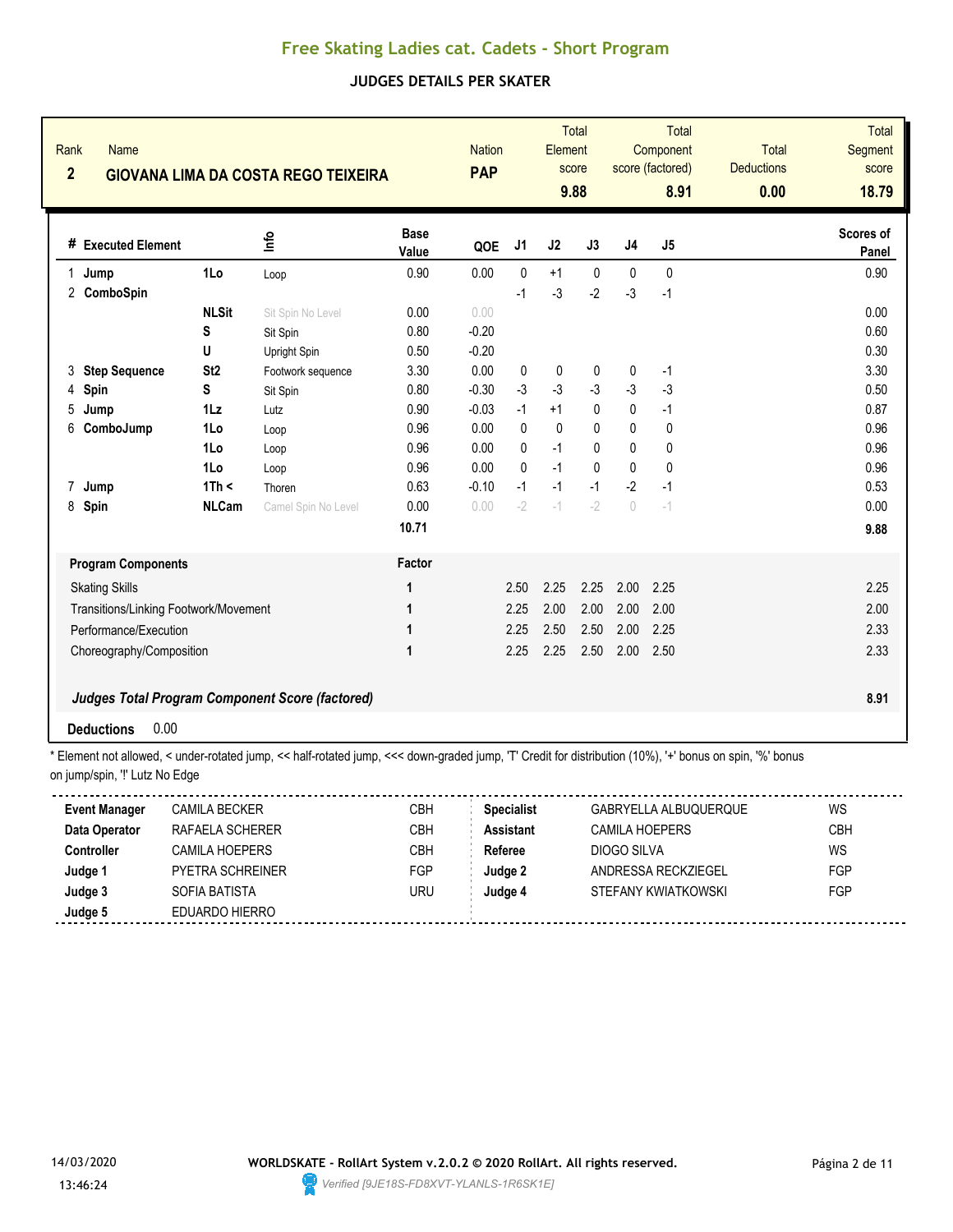### **JUDGES DETAILS PER SKATER**

| Rank<br><b>Name</b><br>$\overline{\mathbf{3}}$<br><b>ANA CLARA MAIORKA SILVEIRA</b> |                 |                                                        |                      | <b>Nation</b><br><b>GOP</b> |                | <b>Total</b><br>Element<br>score<br>10.98 |              | Total<br>Component<br>score (factored) |                | <b>Total</b><br><b>Deductions</b> | Total<br><b>Segment</b><br>score<br>17.56 |
|-------------------------------------------------------------------------------------|-----------------|--------------------------------------------------------|----------------------|-----------------------------|----------------|-------------------------------------------|--------------|----------------------------------------|----------------|-----------------------------------|-------------------------------------------|
|                                                                                     |                 |                                                        |                      |                             |                |                                           |              |                                        | 7.58           | $-1.00$                           |                                           |
| # Executed Element                                                                  |                 | lnfo                                                   | <b>Base</b><br>Value | QOE                         | J <sub>1</sub> | J2                                        | J3           | J4                                     | J <sub>5</sub> |                                   | Scores of<br>Panel                        |
| ComboSpin<br>1                                                                      |                 |                                                        |                      |                             | $-3$           | $-3$                                      | $-3$         | $-3$                                   | $-3$           |                                   |                                           |
|                                                                                     | S               | Sit Spin                                               | 0.80                 | $-0.30$                     |                |                                           |              |                                        |                |                                   | 0.50                                      |
|                                                                                     | <b>NLUpr</b>    | Upright Spin No level                                  | 0.00                 | 0.00                        |                |                                           |              |                                        |                |                                   | 0.00                                      |
| $\overline{2}$<br>Jump                                                              | 1A              | Axel                                                   | 1.30                 | 0.00                        | 0              | $\mathbf 0$                               | 0            | 0                                      | 0              |                                   | 1.30                                      |
| 3<br>Jump                                                                           | 1Lo             | Loop                                                   | 0.90                 | 0.00                        | 0              | $-1$                                      | 0            | 0                                      | $\mathbf 0$    |                                   | 0.90                                      |
| <b>Step Sequence</b><br>4                                                           | St <sub>2</sub> | Footwork sequence                                      | 3.30                 | 0.00                        | $\mathbf{0}$   | $\mathbf 0$                               | 0            | 0                                      | $-1$           |                                   | 3.30                                      |
| ComboJump<br>5                                                                      | 1Lo             | Loop                                                   | 0.96                 | 0.00                        | 0              | 0                                         | 0            | 0                                      | 0              |                                   | 0.96                                      |
|                                                                                     | 1Lo             | Loop                                                   | 0.96                 | 0.00                        | $\mathbf{0}$   | $\mathbf{0}$                              | $\mathbf{0}$ | 0                                      | 0              |                                   | 0.96                                      |
|                                                                                     | 1Lo             | Loop                                                   | 0.96                 | 0.00                        | 0              | $-1$                                      | 0            | 0                                      | 0              |                                   | 0.96                                      |
| 6<br>Spin                                                                           | s               | Sit Spin                                               | 0.80                 | $-0.23$                     | $\mathbf{0}$   | $-2$                                      | $-3$         | $-3$                                   | $-2$           |                                   | 0.57                                      |
| 7<br>Jump                                                                           | 1F              | Flip                                                   | 0.80                 | 0.00                        | $\mathbf{0}$   | $\mathbf 0$                               | $\mathbf{0}$ | $\mathbf{0}$                           | 0              |                                   | 0.80                                      |
| 8<br>Spin                                                                           | S               | Sit Spin                                               | 0.80                 | $-0.07$                     | $\pmb{0}$      | $-1$                                      | $-2$         | $\pmb{0}$                              | $-1$           |                                   | 0.73                                      |
|                                                                                     |                 |                                                        | 11.58                |                             |                |                                           |              |                                        |                |                                   | 10.98                                     |
| <b>Program Components</b>                                                           |                 |                                                        | Factor               |                             |                |                                           |              |                                        |                |                                   |                                           |
| <b>Skating Skills</b>                                                               |                 |                                                        | 1                    |                             | 2.50           | 1.75                                      | 1.75         | 1.75                                   | 2.00           |                                   | 1.83                                      |
| Transitions/Linking Footwork/Movement                                               |                 |                                                        | 1                    |                             | 2.50           | 1.75                                      | 1.50         | 2.00                                   | 2.25           |                                   | 2.00                                      |
| Performance/Execution                                                               |                 |                                                        | 1                    |                             | 2.25           | 1.75                                      | 1.25         | 1.50                                   | 2.00           |                                   | 1.75                                      |
| Choreography/Composition                                                            |                 |                                                        | 1                    |                             | 2.25           | 1.75                                      | 2.00         | 1.75                                   | 2.25           |                                   | 2.00                                      |
|                                                                                     |                 |                                                        |                      |                             |                |                                           |              |                                        |                |                                   |                                           |
|                                                                                     |                 | <b>Judges Total Program Component Score (factored)</b> |                      |                             |                |                                           |              |                                        |                |                                   | 7.58                                      |
| $-1.00$<br><b>Deductions</b>                                                        | Falls:1         |                                                        |                      |                             |                |                                           |              |                                        |                |                                   |                                           |

\* Element not allowed, < under-rotated jump, << half-rotated jump, <<< down-graded jump, 'T' Credit for distribution (10%), '+' bonus on spin, '%' bonus on jump/spin, '!' Lutz No Edge

| <b>Event Manager</b> | CAMILA BECKER           | CBH | <b>Specialist</b> | GABRYELLA ALBUQUERQUE | WS         |
|----------------------|-------------------------|-----|-------------------|-----------------------|------------|
| Data Operator        | RAFAELA SCHERER         | СВН | <b>Assistant</b>  | CAMILA HOEPERS        | <b>CBH</b> |
| Controller           | CAMILA HOEPERS          | CBH | Referee           | DIOGO SILVA           | WS         |
| Judge 1              | <b>PYETRA SCHREINER</b> | FGP | Judge 2           | ANDRESSA RECKZIEGEL   | FGP        |
| Judge 3              | SOFIA BATISTA           | uru | Judge 4           | STEFANY KWIATKOWSKI   | FGP        |
| Judge 5              | EDUARDO HIERRO          |     |                   |                       |            |

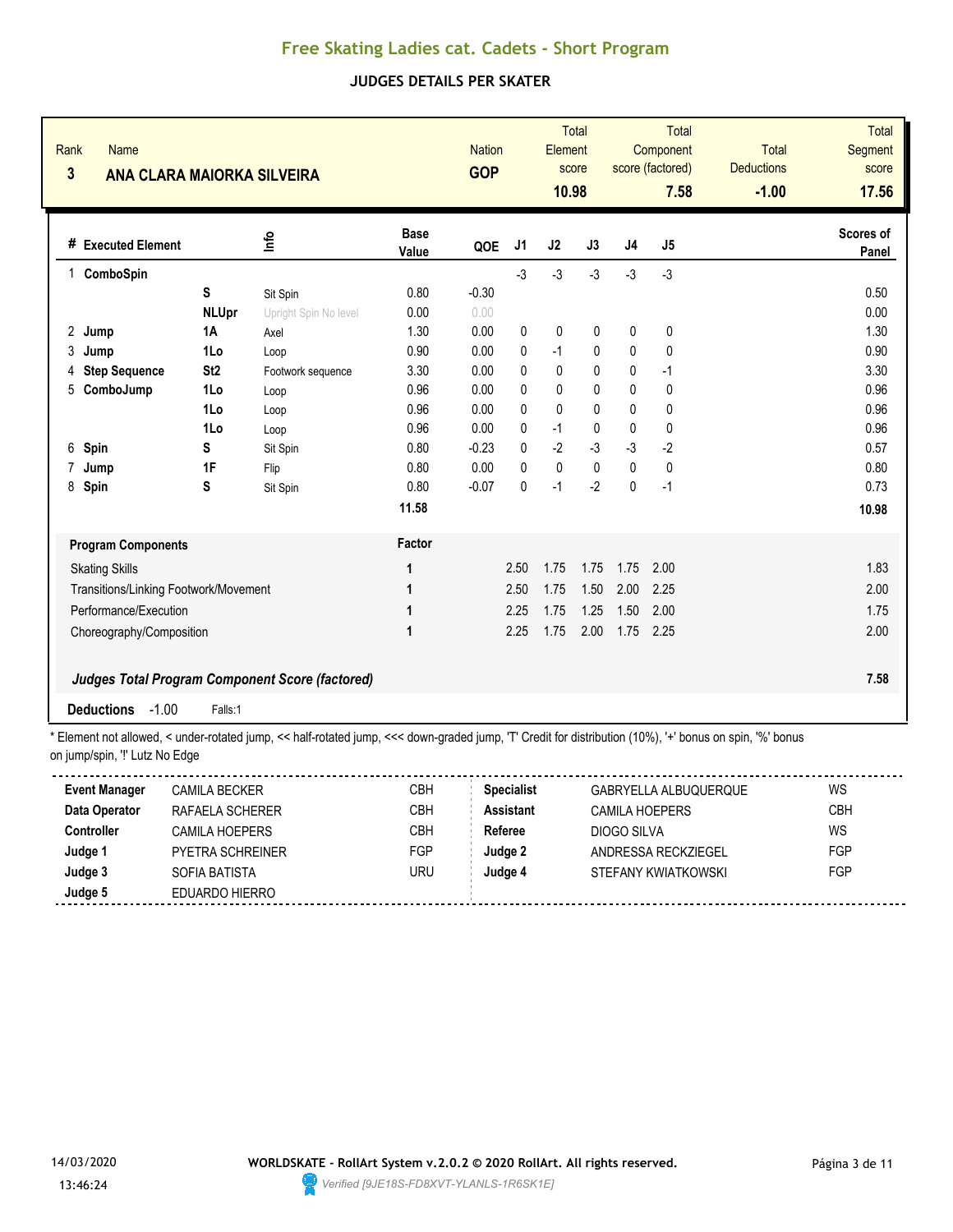### **JUDGES DETAILS PER SKATER**

| <b>Base</b><br>Scores of<br>۴ů<br># Executed Element<br>J1<br>J2<br>J3<br>J <sub>4</sub><br>J <sub>5</sub><br>QOE<br>Value<br>Panel<br>ComboSpin<br>$-2$<br>$\pmb{0}$<br>0<br>$-1$<br>$-1$<br>1<br><b>NLSit</b><br>$0.00*$<br>Sit Spin No Level<br><b>NLSit</b><br>$0.00*$<br>Sit Spin No Level<br>$0.50*$<br>U<br>Upright Spin<br>$\mathbf 0$<br>1.30<br>1.30<br>0.00<br>0<br>0<br>0<br>0<br>2 Jump<br><b>1A</b><br>Axel<br>0.77<br>1F<br>0.80<br>$-0.03$<br>$-1$<br>$\mathbf 0$<br>0<br>3<br>Flip<br>0<br>$-1$<br>Jump<br>$-2$<br>$\mathbf 0$<br>S<br>0.80<br>0.00<br>0<br>0.80<br>Spin<br>0<br>0<br>4<br>Sit Spin<br>$-1$<br>$-1$<br>2.10<br>St1<br>2.30<br>$-0.20$<br>0<br>0<br>$-1$<br><b>Step Sequence</b><br>5<br>Footwork sequence<br>0.96<br>0.96<br>0.00<br>0<br>0<br>0<br>$\mathbf 0$<br>6<br>ComboJump<br>1Lo<br>0<br>Loop<br>0.00<br>$\mathbf{0}$<br>$\mathbf{0}$<br>0.96<br>1Lo<br>0.96<br>$\Omega$<br>$\mathbf{0}$<br>$-1$<br>Loop<br>$-3$<br>0.86<br>0.96<br>$-1$<br>$-1$<br>$-1$<br>$-1$<br>1Lo<br>$-0.10$<br>Loop<br>0.90<br>$\mathbf{0}$<br>$\mathbf 0$<br>0<br>0.90<br>1Lo<br>0.00<br>0<br>$-1$<br>Jump<br>7<br>Loop<br>$+1$<br>$\mathbf{0}$<br>$-1$<br>0.80<br>8<br>Spin<br>S<br>0.80<br>0.00<br>0<br>$\mathbf{0}$<br>Sit Spin<br>9.78<br>9.45<br>Factor<br><b>Program Components</b><br>2.75<br>2.00<br>1.75<br>2.00<br>2.25<br>2.08<br><b>Skating Skills</b><br>1<br>1.50<br>2.00<br>1.83<br>2.50<br>1.75<br>1.75<br>Transitions/Linking Footwork/Movement<br>1<br>1.25<br>1.83<br>2.25<br>2.25<br>1.50<br>1.75<br>Performance/Execution<br>1<br>2.50<br>1.50<br>2.50<br>2.08<br>1<br>1.75<br>2.00<br>Choreography/Composition<br>Judges Total Program Component Score (factored)<br>7.82<br>0.00<br><b>Deductions</b> | Rank<br>Name<br>$\overline{\mathbf{4}}$<br><b>LUIZA DALMORA LIMA SILVA</b> | <b>Nation</b><br><b>EDE</b> | <b>Total</b><br>Element<br>score<br>9.45 |  | <b>Total</b><br>Component<br>score (factored)<br>7.82 | <b>Total</b><br><b>Deductions</b><br>0.00 | <b>Total</b><br><b>Segment</b><br>score<br>17.27 |  |
|-----------------------------------------------------------------------------------------------------------------------------------------------------------------------------------------------------------------------------------------------------------------------------------------------------------------------------------------------------------------------------------------------------------------------------------------------------------------------------------------------------------------------------------------------------------------------------------------------------------------------------------------------------------------------------------------------------------------------------------------------------------------------------------------------------------------------------------------------------------------------------------------------------------------------------------------------------------------------------------------------------------------------------------------------------------------------------------------------------------------------------------------------------------------------------------------------------------------------------------------------------------------------------------------------------------------------------------------------------------------------------------------------------------------------------------------------------------------------------------------------------------------------------------------------------------------------------------------------------------------------------------------------------------------------------------------------------------------------------------------------|----------------------------------------------------------------------------|-----------------------------|------------------------------------------|--|-------------------------------------------------------|-------------------------------------------|--------------------------------------------------|--|
|                                                                                                                                                                                                                                                                                                                                                                                                                                                                                                                                                                                                                                                                                                                                                                                                                                                                                                                                                                                                                                                                                                                                                                                                                                                                                                                                                                                                                                                                                                                                                                                                                                                                                                                                               |                                                                            |                             |                                          |  |                                                       |                                           |                                                  |  |
|                                                                                                                                                                                                                                                                                                                                                                                                                                                                                                                                                                                                                                                                                                                                                                                                                                                                                                                                                                                                                                                                                                                                                                                                                                                                                                                                                                                                                                                                                                                                                                                                                                                                                                                                               |                                                                            |                             |                                          |  |                                                       |                                           |                                                  |  |
|                                                                                                                                                                                                                                                                                                                                                                                                                                                                                                                                                                                                                                                                                                                                                                                                                                                                                                                                                                                                                                                                                                                                                                                                                                                                                                                                                                                                                                                                                                                                                                                                                                                                                                                                               |                                                                            |                             |                                          |  |                                                       |                                           |                                                  |  |
|                                                                                                                                                                                                                                                                                                                                                                                                                                                                                                                                                                                                                                                                                                                                                                                                                                                                                                                                                                                                                                                                                                                                                                                                                                                                                                                                                                                                                                                                                                                                                                                                                                                                                                                                               |                                                                            |                             |                                          |  |                                                       |                                           |                                                  |  |
|                                                                                                                                                                                                                                                                                                                                                                                                                                                                                                                                                                                                                                                                                                                                                                                                                                                                                                                                                                                                                                                                                                                                                                                                                                                                                                                                                                                                                                                                                                                                                                                                                                                                                                                                               |                                                                            |                             |                                          |  |                                                       |                                           |                                                  |  |
|                                                                                                                                                                                                                                                                                                                                                                                                                                                                                                                                                                                                                                                                                                                                                                                                                                                                                                                                                                                                                                                                                                                                                                                                                                                                                                                                                                                                                                                                                                                                                                                                                                                                                                                                               |                                                                            |                             |                                          |  |                                                       |                                           |                                                  |  |
|                                                                                                                                                                                                                                                                                                                                                                                                                                                                                                                                                                                                                                                                                                                                                                                                                                                                                                                                                                                                                                                                                                                                                                                                                                                                                                                                                                                                                                                                                                                                                                                                                                                                                                                                               |                                                                            |                             |                                          |  |                                                       |                                           |                                                  |  |
|                                                                                                                                                                                                                                                                                                                                                                                                                                                                                                                                                                                                                                                                                                                                                                                                                                                                                                                                                                                                                                                                                                                                                                                                                                                                                                                                                                                                                                                                                                                                                                                                                                                                                                                                               |                                                                            |                             |                                          |  |                                                       |                                           |                                                  |  |
|                                                                                                                                                                                                                                                                                                                                                                                                                                                                                                                                                                                                                                                                                                                                                                                                                                                                                                                                                                                                                                                                                                                                                                                                                                                                                                                                                                                                                                                                                                                                                                                                                                                                                                                                               |                                                                            |                             |                                          |  |                                                       |                                           |                                                  |  |
|                                                                                                                                                                                                                                                                                                                                                                                                                                                                                                                                                                                                                                                                                                                                                                                                                                                                                                                                                                                                                                                                                                                                                                                                                                                                                                                                                                                                                                                                                                                                                                                                                                                                                                                                               |                                                                            |                             |                                          |  |                                                       |                                           |                                                  |  |
|                                                                                                                                                                                                                                                                                                                                                                                                                                                                                                                                                                                                                                                                                                                                                                                                                                                                                                                                                                                                                                                                                                                                                                                                                                                                                                                                                                                                                                                                                                                                                                                                                                                                                                                                               |                                                                            |                             |                                          |  |                                                       |                                           |                                                  |  |
|                                                                                                                                                                                                                                                                                                                                                                                                                                                                                                                                                                                                                                                                                                                                                                                                                                                                                                                                                                                                                                                                                                                                                                                                                                                                                                                                                                                                                                                                                                                                                                                                                                                                                                                                               |                                                                            |                             |                                          |  |                                                       |                                           |                                                  |  |
|                                                                                                                                                                                                                                                                                                                                                                                                                                                                                                                                                                                                                                                                                                                                                                                                                                                                                                                                                                                                                                                                                                                                                                                                                                                                                                                                                                                                                                                                                                                                                                                                                                                                                                                                               |                                                                            |                             |                                          |  |                                                       |                                           |                                                  |  |
|                                                                                                                                                                                                                                                                                                                                                                                                                                                                                                                                                                                                                                                                                                                                                                                                                                                                                                                                                                                                                                                                                                                                                                                                                                                                                                                                                                                                                                                                                                                                                                                                                                                                                                                                               |                                                                            |                             |                                          |  |                                                       |                                           |                                                  |  |
|                                                                                                                                                                                                                                                                                                                                                                                                                                                                                                                                                                                                                                                                                                                                                                                                                                                                                                                                                                                                                                                                                                                                                                                                                                                                                                                                                                                                                                                                                                                                                                                                                                                                                                                                               |                                                                            |                             |                                          |  |                                                       |                                           |                                                  |  |
|                                                                                                                                                                                                                                                                                                                                                                                                                                                                                                                                                                                                                                                                                                                                                                                                                                                                                                                                                                                                                                                                                                                                                                                                                                                                                                                                                                                                                                                                                                                                                                                                                                                                                                                                               |                                                                            |                             |                                          |  |                                                       |                                           |                                                  |  |
|                                                                                                                                                                                                                                                                                                                                                                                                                                                                                                                                                                                                                                                                                                                                                                                                                                                                                                                                                                                                                                                                                                                                                                                                                                                                                                                                                                                                                                                                                                                                                                                                                                                                                                                                               |                                                                            |                             |                                          |  |                                                       |                                           |                                                  |  |
|                                                                                                                                                                                                                                                                                                                                                                                                                                                                                                                                                                                                                                                                                                                                                                                                                                                                                                                                                                                                                                                                                                                                                                                                                                                                                                                                                                                                                                                                                                                                                                                                                                                                                                                                               |                                                                            |                             |                                          |  |                                                       |                                           |                                                  |  |
|                                                                                                                                                                                                                                                                                                                                                                                                                                                                                                                                                                                                                                                                                                                                                                                                                                                                                                                                                                                                                                                                                                                                                                                                                                                                                                                                                                                                                                                                                                                                                                                                                                                                                                                                               |                                                                            |                             |                                          |  |                                                       |                                           |                                                  |  |
|                                                                                                                                                                                                                                                                                                                                                                                                                                                                                                                                                                                                                                                                                                                                                                                                                                                                                                                                                                                                                                                                                                                                                                                                                                                                                                                                                                                                                                                                                                                                                                                                                                                                                                                                               |                                                                            |                             |                                          |  |                                                       |                                           |                                                  |  |
|                                                                                                                                                                                                                                                                                                                                                                                                                                                                                                                                                                                                                                                                                                                                                                                                                                                                                                                                                                                                                                                                                                                                                                                                                                                                                                                                                                                                                                                                                                                                                                                                                                                                                                                                               |                                                                            |                             |                                          |  |                                                       |                                           |                                                  |  |
|                                                                                                                                                                                                                                                                                                                                                                                                                                                                                                                                                                                                                                                                                                                                                                                                                                                                                                                                                                                                                                                                                                                                                                                                                                                                                                                                                                                                                                                                                                                                                                                                                                                                                                                                               |                                                                            |                             |                                          |  |                                                       |                                           |                                                  |  |

| <b>Event Manager</b> | CAMILA BECKER           | СВН | <b>Specialist</b> | GABRYELLA ALBUQUERQUE | WS         |
|----------------------|-------------------------|-----|-------------------|-----------------------|------------|
| Data Operator        | RAFAELA SCHERER         | CBH | Assistant         | CAMILA HOEPERS        | CBH        |
| <b>Controller</b>    | <b>CAMILA HOEPERS</b>   | СВН | Referee           | DIOGO SILVA           | WS         |
| Judge 1              | <b>PYETRA SCHREINER</b> | FGP | Judge 2           | ANDRESSA RECKZIEGEL   | <b>FGP</b> |
| Judge 3              | SOFIA BATISTA           | URU | Judge 4           | STEFANY KWIATKOWSKI   | FGP        |
| Judge 5              | EDUARDO HIERRO          |     |                   |                       |            |
|                      |                         |     |                   |                       |            |

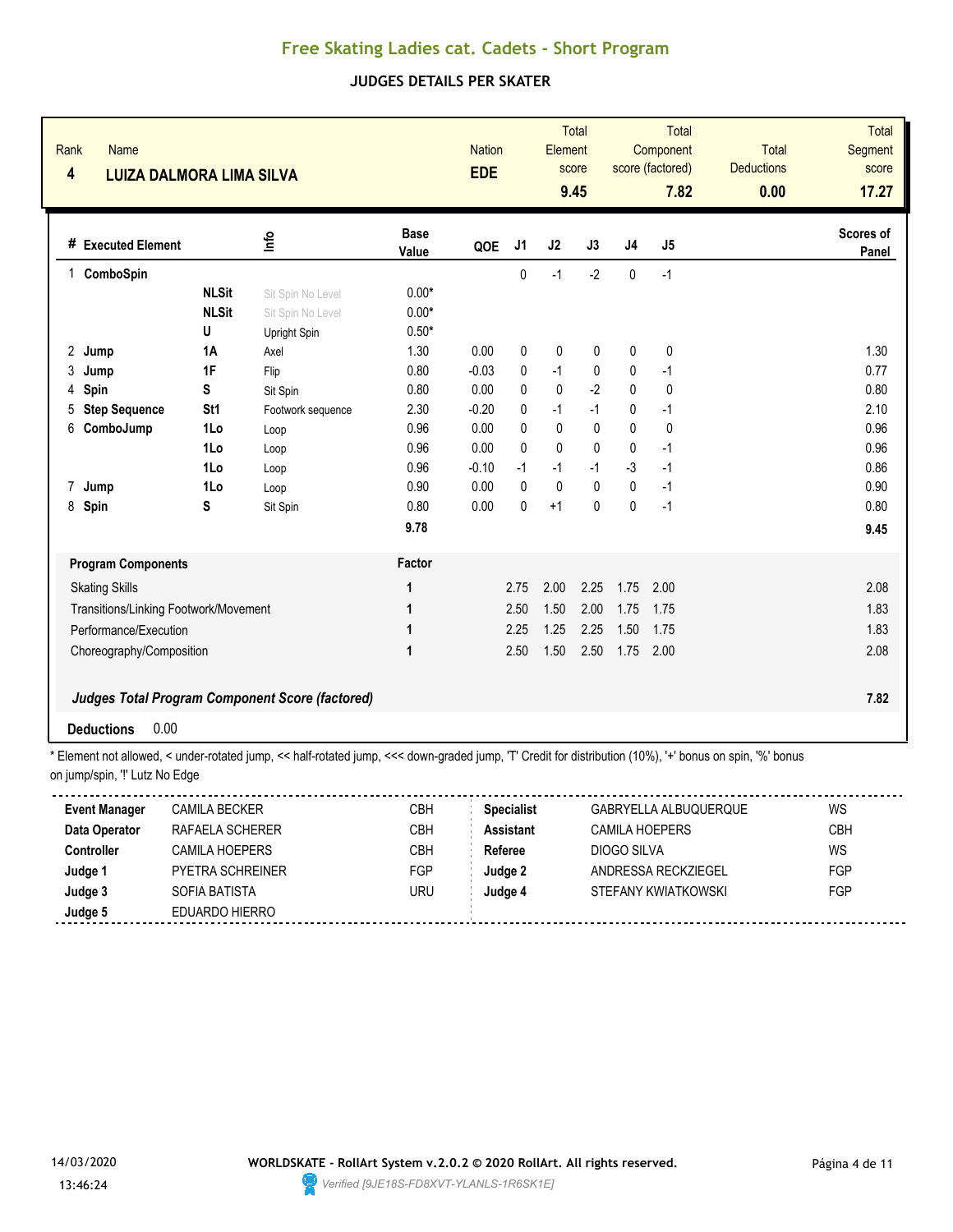### **JUDGES DETAILS PER SKATER**

| Rank | <b>Name</b><br>$5\phantom{.0}$<br><b>ISABELA CAMARGO POCHMANN</b> |                 |                                                        | <b>Nation</b><br><b>CCP</b> |         | <b>Total</b><br>Element<br>score<br>8.95 |              |              | Total<br>Component<br>score (factored)<br>8.83 | <b>Total</b><br><b>Deductions</b><br>$-1.00$ | Total<br><b>Segment</b><br>score<br>16.78 |                    |
|------|-------------------------------------------------------------------|-----------------|--------------------------------------------------------|-----------------------------|---------|------------------------------------------|--------------|--------------|------------------------------------------------|----------------------------------------------|-------------------------------------------|--------------------|
|      | # Executed Element                                                |                 | ۴ů                                                     | <b>Base</b><br>Value        | QOE     | J <sub>1</sub>                           | J2           | J3           | J <sub>4</sub>                                 | J <sub>5</sub>                               |                                           | Scores of<br>Panel |
| 1    | Jump                                                              | <b>1A</b>       | Axel                                                   | 1.30                        | 0.07    | $+1$                                     | $\pmb{0}$    | $+1$         | 0                                              | $\pmb{0}$                                    |                                           | 1.37               |
| 2    | Spin                                                              | S               | Sit Spin                                               | 0.80                        | 0.00    | 0                                        | $-1$         | $\mathbf 0$  | 0                                              | 0                                            |                                           | 0.80               |
| 3    | Spin                                                              | <b>NLCam</b>    | Camel Spin No Level                                    | 0.00                        | 0.00    | $-2$                                     | $-3$         | $-2$         | $-3$                                           | $-1$                                         |                                           | 0.00               |
| 4    | Jump                                                              | 1F              | Flip                                                   | 0.80                        | 0.00    | $\Omega$                                 | $\mathbf{0}$ | 0            | 0                                              | $\pmb{0}$                                    |                                           | 0.80               |
| 5    | <b>Step Sequence</b>                                              | St <sub>1</sub> | Footwork sequence                                      | 2.30                        | $-0.10$ | $-1$                                     | $-1$         | $\mathbf{0}$ | $\mathbf{0}$                                   | 0                                            |                                           | 2.20               |
| 6    | ComboSpin                                                         |                 |                                                        |                             |         | $-3$                                     | $-3$         | $-3$         | $-3$                                           | $-3$                                         |                                           |                    |
|      |                                                                   | <b>NLSit</b>    | Sit Spin No Level                                      | $0.00*$                     |         |                                          |              |              |                                                |                                              |                                           |                    |
|      |                                                                   | <b>NLSit</b>    | Sit Spin No Level                                      | $0.00*$                     |         |                                          |              |              |                                                |                                              |                                           |                    |
|      | 7 Spin                                                            | U               | Upright Spin                                           | $0.50*$                     |         | $-1$                                     | $-1$         | 0            | 0                                              | -1                                           |                                           |                    |
| 8    | Jump                                                              | 1Th             | Thoren                                                 | 0.90                        | 0.00    | $\pmb{0}$                                | $\mathbf 0$  | $-1$         | 0                                              | 0                                            |                                           | 0.90               |
| 9    | ComboJump                                                         | 1Lo             | Loop                                                   | 0.96                        | 0.00    | $\mathbf{0}$                             | $-1$         | $\mathbf{0}$ | 0                                              | 0                                            |                                           | 0.96               |
|      |                                                                   | 1Lo             | Loop                                                   | 0.96                        | 0.00    | 0                                        | $-1$         | 0            | 0                                              | 0                                            |                                           | 0.96               |
|      |                                                                   | 1Lo             | Loop                                                   | 0.96                        | 0.00    | 0                                        | $-1$         | $\mathbf{0}$ | $\Omega$                                       | $\pmb{0}$                                    |                                           | 0.96               |
|      |                                                                   |                 |                                                        | 8.98                        |         |                                          |              |              |                                                |                                              |                                           | 8.95               |
|      | <b>Program Components</b>                                         |                 |                                                        | Factor                      |         |                                          |              |              |                                                |                                              |                                           |                    |
|      | <b>Skating Skills</b>                                             |                 |                                                        | 1                           |         | 2.50                                     | 2.00         | 2.75         | 1.75                                           | 2.25                                         |                                           | 2.25               |
|      | Transitions/Linking Footwork/Movement                             |                 |                                                        | 1                           |         | 2.25                                     | 1.75         | 2.50         | 1.50                                           | 2.25                                         |                                           | 2.08               |
|      | Performance/Execution                                             |                 |                                                        | 1                           |         | 2.50                                     | 1.75         | 2.50         | 1.25                                           | 2.50                                         |                                           | 2.25               |
|      | Choreography/Composition                                          |                 |                                                        | 1                           |         | 2.25                                     | 2.00         | 2.75         | 1.50                                           | 2.50                                         |                                           | 2.25               |
|      |                                                                   |                 | <b>Judges Total Program Component Score (factored)</b> |                             |         |                                          |              |              |                                                |                                              |                                           | 8.83               |
|      | $-1.00$<br><b>Deductions</b>                                      | Falls:1         |                                                        |                             |         |                                          |              |              |                                                |                                              |                                           |                    |

| <b>Event Manager</b> | <b>CAMILA BECKER</b> | СВН        | <b>Specialist</b> | GABRYELLA ALBUQUERQUE | WS         |
|----------------------|----------------------|------------|-------------------|-----------------------|------------|
| Data Operator        | RAFAFI A SCHERFR     | СВН        | <b>Assistant</b>  | CAMILA HOFPERS        | CBH        |
| Controller           | CAMILA HOEPERS       | <b>CBH</b> | Referee           | DIOGO SILVA           | WS         |
| Judge 1              | PYETRA SCHREINER     | FGP        | Judge 2           | ANDRESSA RECKZIEGEL   | <b>FGP</b> |
| Judge 3              | SOFIA BATISTA        | uru        | Judge 4           | STEFANY KWIATKOWSKI   | FGP        |
| Judge 5              | EDUARDO HIERRO       |            |                   |                       |            |
|                      |                      |            |                   |                       |            |

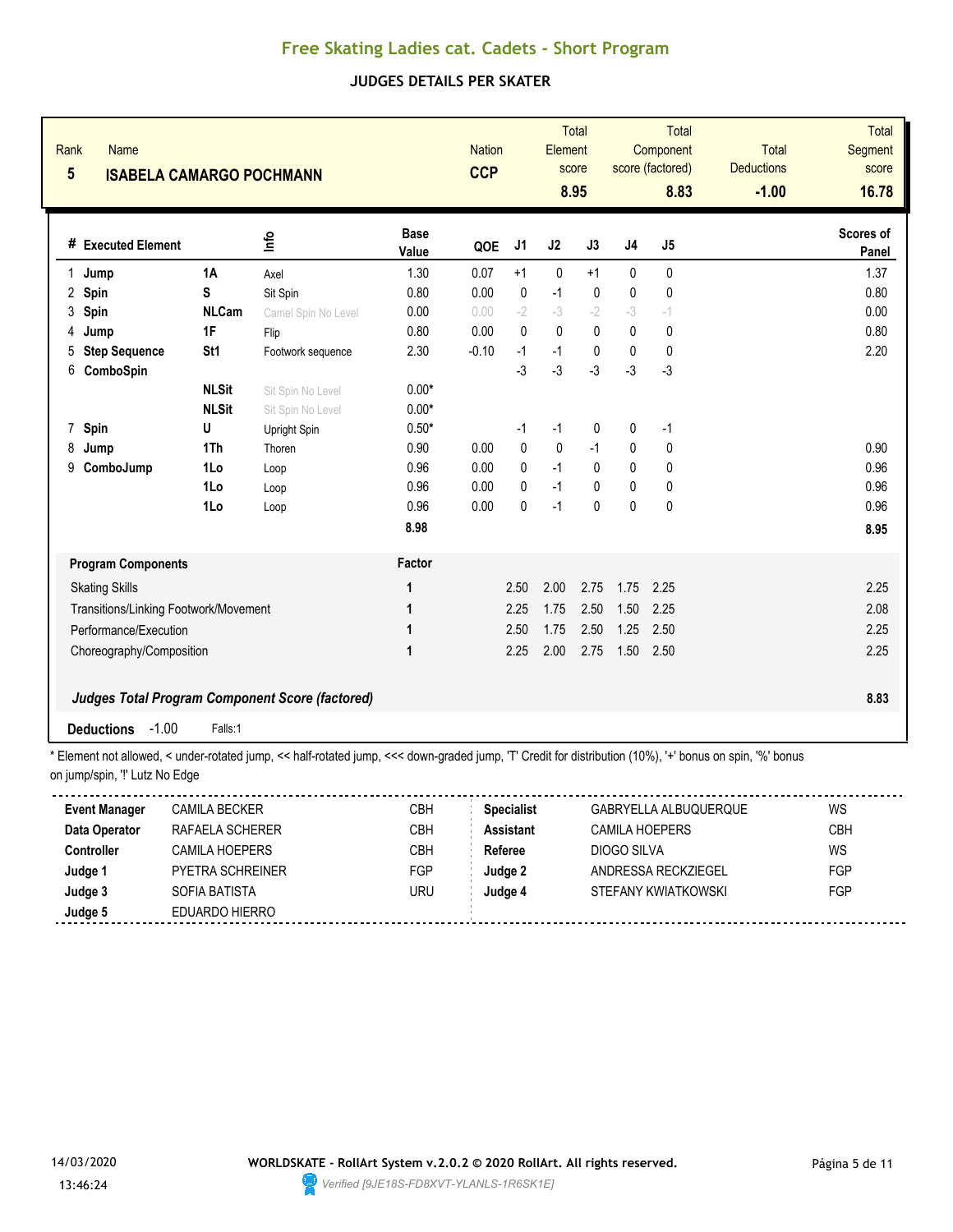#### **JUDGES DETAILS PER SKATER**

| Rank<br>$6\phantom{a}$ | <b>Name</b><br><b>GABRIELLE ROLIM FELIX PINTO</b> |                 |                                                        | <b>Nation</b><br><b>CEM</b> |         |             | <b>Total</b><br>Element<br>score<br>8.99 |              | <b>Total</b><br>Component<br>score (factored)<br>7.33 |      | <b>Total</b><br><b>Deductions</b><br>$-1.00$ | <b>Total</b><br>Segment<br>score<br>15.32 |
|------------------------|---------------------------------------------------|-----------------|--------------------------------------------------------|-----------------------------|---------|-------------|------------------------------------------|--------------|-------------------------------------------------------|------|----------------------------------------------|-------------------------------------------|
|                        | # Executed Element                                |                 | ۹'n                                                    | <b>Base</b><br>Value        | QOE     | J1          | J2                                       | J3           | J <sub>4</sub>                                        | J5   |                                              | Scores of<br>Panel                        |
| 1                      | Jump                                              | 1Th <           | Thoren                                                 | 0.63                        | $-0.10$ | $-1$        | $-1$                                     | $-1$         | $-2$                                                  | $-1$ |                                              | 0.53                                      |
|                        | 2 ComboSpin                                       |                 |                                                        |                             |         | $+1$        | $\mathbf 0$                              | $-2$         | $\mathbf{0}$                                          | $-1$ |                                              |                                           |
|                        |                                                   | S               | Sit Spin                                               | 0.80                        | $-0.03$ |             |                                          |              |                                                       |      |                                              | 0.77                                      |
|                        |                                                   | U               | Upright Spin                                           | 0.50                        | $-0.03$ |             |                                          |              |                                                       |      |                                              | 0.47                                      |
|                        |                                                   | S               | Sit Spin                                               | 0.80                        | $-0.03$ |             |                                          |              |                                                       |      |                                              | 0.77                                      |
| 3                      | Jump                                              | 1Lo             | Loop                                                   | 0.90                        | $-0.07$ | $\mathbf 0$ | $-1$                                     | $-2$         | 0                                                     | $-1$ |                                              | 0.83                                      |
| 4                      | Spin                                              | <b>NLSit</b>    | Sit Spin No Level                                      | 0.00                        | 0.00    | $-3$        | $-3$                                     | $-3$         | $-2$                                                  | $-3$ |                                              | 0.00                                      |
| 5                      | <b>Step Sequence</b>                              | St <sub>1</sub> | Footwork sequence                                      | 2.30                        | $-0.20$ | 0           | $-1$                                     | $-1$         | 0                                                     | $-1$ |                                              | 2.10                                      |
| 6                      | Jump                                              | 1F              | Flip                                                   | 0.80                        | $-0.03$ | 0           | $-1$                                     | 0            | $\pmb{0}$                                             | $-1$ |                                              | 0.77                                      |
| 7                      | ComboJump                                         | 1Lo             | Loop                                                   | 0.96                        | $-0.03$ | $+1$        | $\mathbf{0}$                             | $\mathbf{0}$ | $-1$                                                  | $-1$ |                                              | 0.93                                      |
|                        |                                                   | 1Lo             | Loop                                                   | 0.96                        | $-0.03$ | $\Omega$    | $-1$                                     | $\mathbf{0}$ | $\Omega$                                              | $-1$ |                                              | 0.93                                      |
|                        |                                                   | 1Lo             | Loop                                                   | 0.96                        | $-0.07$ | 0           | $-1$                                     | $-1$         | $\mathbf{0}$                                          | $-1$ |                                              | 0.89                                      |
| 8                      | Spin                                              | <b>NLSit</b>    | Sit Spin No Level                                      | 0.00                        | 0.00    | $-3$        | $-3$                                     | $-3$         | $-2$                                                  | $-3$ |                                              | 0.00                                      |
| 9                      | Spin                                              | S               | Sit Spin                                               | $0.80*$                     |         | $\Omega$    | $\mathbf{0}$                             | $-2$         | $\Omega$                                              | $-1$ |                                              |                                           |
|                        |                                                   |                 |                                                        | 9.61                        |         |             |                                          |              |                                                       |      |                                              | 8.99                                      |
|                        | <b>Program Components</b>                         |                 |                                                        | Factor                      |         |             |                                          |              |                                                       |      |                                              |                                           |
|                        | <b>Skating Skills</b>                             |                 |                                                        | 1                           |         | 2.50        | 2.00                                     | 2.00         | 1.50                                                  | 1.50 |                                              | 1.83                                      |
|                        | Transitions/Linking Footwork/Movement             |                 |                                                        | 1                           |         | 2.25        | 1.50                                     | 2.00         | 1.75                                                  | 1.25 |                                              | 1.75                                      |
|                        | Performance/Execution                             |                 |                                                        | 1                           |         | 2.25        | 2.25                                     | 1.50         | 1.75                                                  | 1.50 |                                              | 1.83                                      |
|                        | Choreography/Composition                          |                 |                                                        | 1                           |         | 2.25        | 2.00                                     | 2.25         | 1.50                                                  | 1.50 |                                              | 1.92                                      |
|                        |                                                   |                 | <b>Judges Total Program Component Score (factored)</b> |                             |         |             |                                          |              |                                                       |      |                                              | 7.33                                      |
|                        | <b>Deductions</b><br>$-1.00$                      | Falls:1         |                                                        |                             |         |             |                                          |              |                                                       |      |                                              |                                           |

\* Element not allowed, < under-rotated jump, << half-rotated jump, <<< down-graded jump, 'T' Credit for distribution (10%), '+' bonus on spin, '%' bonus on jump/spin, '!' Lutz No Edge

| <b>Event Manager</b> | CAMILA BECKER           | СВН | <b>Specialist</b> | GABRYELLA ALBUQUERQUE | WS         |
|----------------------|-------------------------|-----|-------------------|-----------------------|------------|
| Data Operator        | RAFAFI A SCHERER        | CBH | <b>Assistant</b>  | CAMILA HOFPERS        | CBH        |
| <b>Controller</b>    | CAMILA HOFPFRS          | CBH | Referee           | DIOGO SILVA           | WS         |
| Judge 1              | <b>PYETRA SCHREINER</b> | FGP | Judae 2           | ANDRESSA RECKZIEGEL   | FGP        |
| Judge 3              | SOFIA BATISTA           | uru | Judge 4           | STEFANY KWIATKOWSKI   | <b>FGP</b> |
| Judge 5              | EDUARDO HIERRO          |     |                   |                       |            |
|                      |                         |     |                   |                       |            |

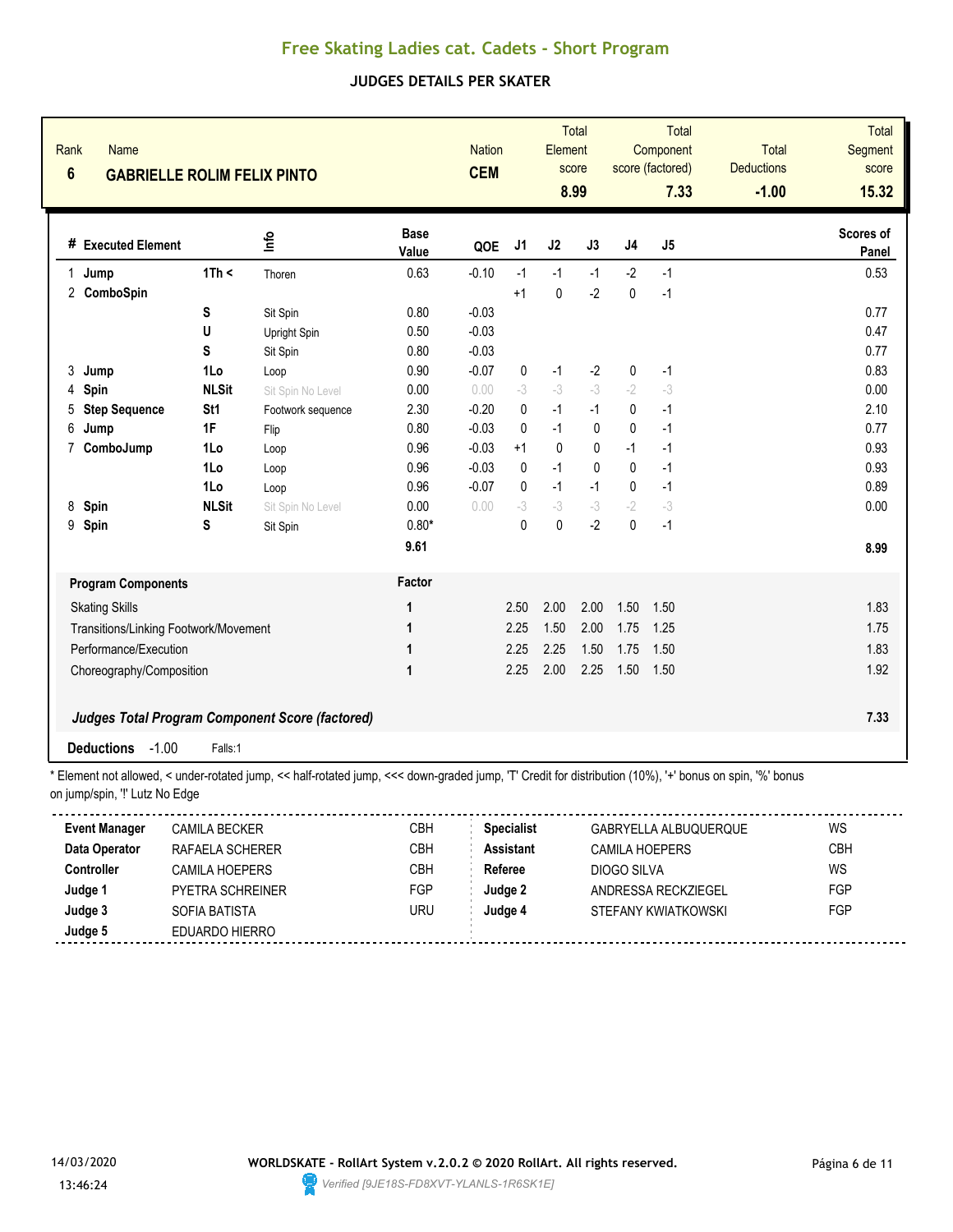### **JUDGES DETAILS PER SKATER**

| 1      | # Executed Element                    |                   | Rank<br><b>Name</b><br>$\overline{7}$<br><b>MARIA CLARA JOHANN RIBEIRO</b> |                      | <b>CPS</b> |              | <b>Total</b><br>Element<br>score<br>8.02 |              | <b>Total</b><br>Component<br>score (factored)<br>8.09 |              | <b>Total</b><br><b>Deductions</b><br>$-1.00$ | <b>Total</b><br>Segment<br>score<br>15.11 |
|--------|---------------------------------------|-------------------|----------------------------------------------------------------------------|----------------------|------------|--------------|------------------------------------------|--------------|-------------------------------------------------------|--------------|----------------------------------------------|-------------------------------------------|
|        |                                       |                   | 울                                                                          | <b>Base</b><br>Value | QOE        | J1           | J <sub>2</sub>                           | J3           | J <sub>4</sub>                                        | J5           |                                              | Scores of<br>Panel                        |
|        | Jump                                  | 1Lo               | Loop                                                                       | 0.90                 | 0.00       | $\mathbf{0}$ | $\mathbf 0$                              | $\mathbf{0}$ | $\mathbf{0}$                                          | $\mathbf{0}$ |                                              | 0.90                                      |
| 2      | Jump                                  | <b>1A</b>         | Axel                                                                       | 1.30                 | $-0.13$    | $\mathbf 0$  | $-1$                                     | $-1$         | $-1$                                                  | $\mathbf 0$  |                                              | 1.17                                      |
| 3      | Spin                                  | <b>NLSit</b>      | Sit Spin No Level                                                          | 0.00                 | 0.00       | $-3$         | $-3$                                     | $-3$         | $-3$                                                  | -3           |                                              | 0.00                                      |
| 4      | ComboJump                             | 1Lo               | Loop                                                                       | 0.96                 | 0.00       | 0            | $\mathbf{0}$                             | $\mathbf{0}$ | $\mathbf{0}$                                          | $\pmb{0}$    |                                              | 0.96                                      |
|        |                                       | 1Lo               | Loop                                                                       | 0.96                 | 0.00       | 0            | $+1$                                     | $\mathbf{0}$ | $\Omega$                                              | 0            |                                              | 0.96                                      |
|        |                                       | 1Lo               | Loop                                                                       | 0.96                 | $-0.03$    | $\mathbf{0}$ | $\mathbf 0$                              | $-1$         | $\mathbf{0}$                                          | $-1$         |                                              | 0.93                                      |
| 5      | <b>Step Sequence</b>                  | <b>StB</b>        | Footwork sequence                                                          | 1.80                 | $-0.30$    | $-1$         | $+1$                                     | $-2$         | $-1$                                                  | $-1$         |                                              | 1.50                                      |
| 6      | ComboSpin                             |                   |                                                                            |                      |            | $-1$         | $-2$                                     | $-2$         | $-2$                                                  | $-1$         |                                              |                                           |
|        |                                       | <b>NLSit</b><br>U | Sit Spin No Level<br>Upright Spin                                          | $0.00*$<br>$0.50*$   |            |              |                                          |              |                                                       |              |                                              |                                           |
| 7      | Jump                                  | 1F                | Flip                                                                       | 0.80                 | 0.00       | 0            | $\pmb{0}$                                | $-1$         | 0                                                     | 0            |                                              | 0.80                                      |
| 8 Spin |                                       | S                 | Sit Spin                                                                   | 0.80                 | 0.00       | 0            | $\pmb{0}$                                | $\mathbf{0}$ | $\mathbf{0}$                                          | $\pmb{0}$    |                                              | 0.80                                      |
|        |                                       |                   |                                                                            | 8.48                 |            |              |                                          |              |                                                       |              |                                              | 8.02                                      |
|        | <b>Program Components</b>             |                   |                                                                            | Factor               |            |              |                                          |              |                                                       |              |                                              |                                           |
|        | <b>Skating Skills</b>                 |                   |                                                                            | 1                    |            | 2.75         | 2.50                                     | 1.75         | 2.00                                                  | 2.25         |                                              | 2.25                                      |
|        | Transitions/Linking Footwork/Movement |                   |                                                                            | 1                    |            | 2.25         | 2.00                                     | 1.00         | 1.50                                                  | 2.50         |                                              | 1.92                                      |
|        | Performance/Execution                 |                   |                                                                            | 1                    |            | 2.25         | 2.00                                     | 1.50         | 1.25                                                  | 2.25         |                                              | 1.92                                      |
|        | Choreography/Composition              |                   |                                                                            | 1                    |            | 2.50         | 2.00                                     | 1.25         | 1.50                                                  | 2.50         |                                              | 2.00                                      |
|        |                                       |                   | <b>Judges Total Program Component Score (factored)</b>                     |                      |            |              |                                          |              |                                                       |              |                                              | 8.09                                      |

\* Element not allowed, < under-rotated jump, << half-rotated jump, <<< down-graded jump, 'T' Credit for distribution (10%), '+' bonus on spin, '%' bonus on jump/spin, '!' Lutz No Edge

| <b>Event Manager</b> | CAMILA BECKER           | CBH        | <b>Specialist</b> | GABRYELLA ALBUQUERQUE | WS         |
|----------------------|-------------------------|------------|-------------------|-----------------------|------------|
| Data Operator        | RAFAELA SCHERER         | СВН        | <b>Assistant</b>  | CAMILA HOEPERS        | <b>CBH</b> |
| Controller           | CAMILA HOEPERS          | CBH        | Referee           | DIOGO SILVA           | WS         |
| Judge 1              | <b>PYETRA SCHREINER</b> | <b>FGP</b> | Judge 2           | ANDRESSA RECKZIEGEL   | <b>FGP</b> |
| Judge 3              | SOFIA BATISTA           | URU        | Judge 4           | STEFANY KWIATKOWSKI   | <b>FGP</b> |
| Judge 5              | EDUARDO HIERRO          |            |                   |                       |            |

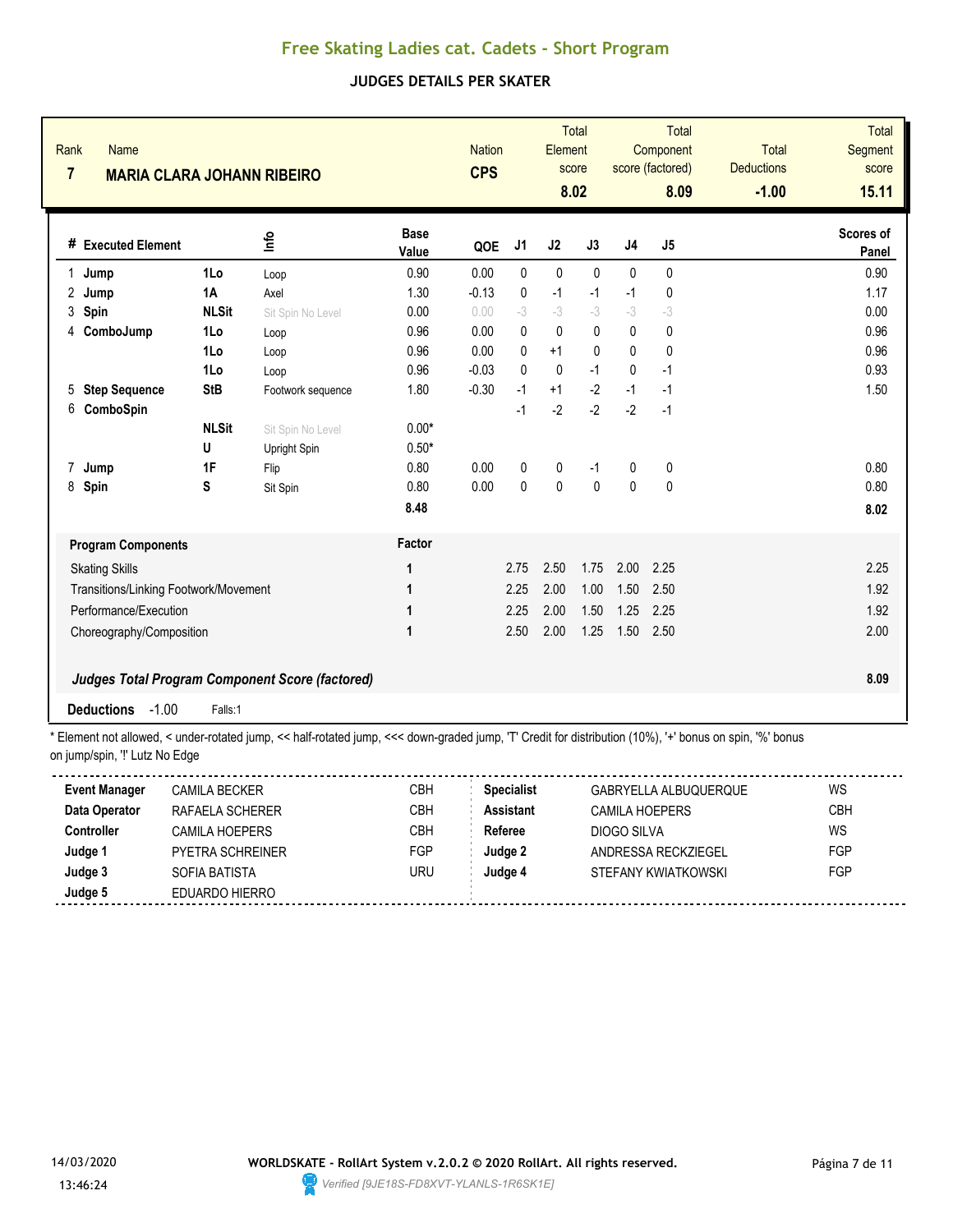### **JUDGES DETAILS PER SKATER**

| Rank<br><b>Name</b><br>8<br><b>ANA CLARA RODRIGUES</b>                                                                                                   |              |                                                 |                      | <b>Nation</b><br><b>COP</b> |              | Element     | <b>Total</b><br>score<br>7.31 |                | <b>Total</b><br>Component<br>score (factored)<br>7.33 | Total<br><b>Deductions</b><br>0.00 | <b>Total</b><br>Segment<br>score<br>14.64 |
|----------------------------------------------------------------------------------------------------------------------------------------------------------|--------------|-------------------------------------------------|----------------------|-----------------------------|--------------|-------------|-------------------------------|----------------|-------------------------------------------------------|------------------------------------|-------------------------------------------|
| # Executed Element                                                                                                                                       |              | lnfo                                            | <b>Base</b><br>Value | QOE                         | J1           | J2          | J3                            | J <sub>4</sub> | J5                                                    |                                    | Scores of<br>Panel                        |
| Spin<br>$\mathbf{1}$                                                                                                                                     | U            | Upright Spin                                    | 0.50                 | $-0.10$                     | $\mathbf{0}$ | $-1$        | $-1$                          | $-1$           | $-1$                                                  |                                    | 0.40                                      |
| 2<br>Jump                                                                                                                                                | 1F           | Flip                                            | 0.80                 | $-0.10$                     | $-1$         | $-1$        | $-1$                          | $-1$           | $-1$                                                  |                                    | 0.70                                      |
| 3<br>Jump                                                                                                                                                | 1Th <        | Thoren                                          | 0.63                 | $-0.10$                     | $-1$         | $-1$        | $-1$                          | $-2$           | $-1$                                                  |                                    | 0.53                                      |
| ComboSpin<br>4                                                                                                                                           |              |                                                 |                      |                             | $-3$         | $-2$        | $-2$                          | $-3$           | $-2$                                                  |                                    |                                           |
|                                                                                                                                                          | S            | Sit Spin                                        | 0.80                 | $-0.23$                     |              |             |                               |                |                                                       |                                    | 0.57                                      |
|                                                                                                                                                          | <b>NLUpr</b> | Upright Spin No level                           | 0.00                 | 0.00                        |              |             |                               |                |                                                       |                                    | 0.00                                      |
|                                                                                                                                                          | U            | Upright Spin                                    | 0.50                 | $-0.23$                     |              |             |                               |                |                                                       |                                    | 0.27                                      |
| ComboJump<br>5                                                                                                                                           | 1Lo          | Loop                                            | 0.96                 | $-0.03$                     | $-1$         | $\mathbf 0$ | 0                             | 0              | $-1$                                                  |                                    | 0.93                                      |
|                                                                                                                                                          | 1Lo          | Loop                                            | 0.96                 | $-0.10$                     | $-1$         | $-1$        | $-1$                          | $-2$           | $-1$                                                  |                                    | 0.86                                      |
|                                                                                                                                                          | 1T           | Toeloop                                         | 0.61                 | $-0.13$                     | $-2$         | $-1$        | $-2$                          | 0              | $-1$                                                  |                                    | 0.48                                      |
| 6<br>Jump                                                                                                                                                | 1Lo <        | Loop                                            | 0.63                 | $-0.13$                     | $-1$         | $-1$        | $-2$                          | $-2$           | $-1$                                                  |                                    | 0.50                                      |
| $\overline{7}$<br>Spin                                                                                                                                   | S            | Sit Spin                                        | 0.80                 | $-0.23$                     | 0            | $-3$        | $-3$                          | $-3$           | $-1$                                                  |                                    | 0.57                                      |
| 8<br><b>Step Sequence</b>                                                                                                                                | <b>StB</b>   | Footwork sequence                               | 1.80                 | $-0.30$                     | $-1$         | $-1$        | $\Omega$                      | $-1$           | $-1$                                                  |                                    | 1.50                                      |
|                                                                                                                                                          |              |                                                 | 8.99                 |                             |              |             |                               |                |                                                       |                                    | 7.31                                      |
| <b>Program Components</b>                                                                                                                                |              |                                                 | Factor               |                             |              |             |                               |                |                                                       |                                    |                                           |
| <b>Skating Skills</b>                                                                                                                                    |              |                                                 | 1                    |                             | 2.25         | 2.00        | 1.75                          | 1.50           | 1.75                                                  |                                    | 1.83                                      |
| Transitions/Linking Footwork/Movement                                                                                                                    |              |                                                 | 1                    |                             | 2.25         | 1.75        | 2.00                          | 1.50           | 1.50                                                  |                                    | 1.75                                      |
| Performance/Execution                                                                                                                                    |              |                                                 | 1                    |                             | 2.25         | 1.75        | 1.75                          | 1.25           | 1.50                                                  |                                    | 1.67                                      |
| Choreography/Composition                                                                                                                                 |              | 1                                               |                      | 2.25                        | 2.00         | 2.25        | 1.50                          | 2.00           |                                                       | 2.08                               |                                           |
|                                                                                                                                                          |              | Judges Total Program Component Score (factored) |                      |                             |              |             |                               |                |                                                       |                                    | 7.33                                      |
| 0.00<br><b>Deductions</b>                                                                                                                                |              |                                                 |                      |                             |              |             |                               |                |                                                       |                                    |                                           |
| * Element not allowed, < under-rotated jump, << half-rotated jump, <<< down-graded jump, 'T' Credit for distribution (10%), '+' bonus on spin, '%' bonus |              |                                                 |                      |                             |              |             |                               |                |                                                       |                                    |                                           |

| <b>Event Manager</b> | <b>CAMILA BECKER</b>    | CBH        | <b>Specialist</b> | GABRYELLA ALBUQUERQUE | WS  |
|----------------------|-------------------------|------------|-------------------|-----------------------|-----|
| Data Operator        | RAFAELA SCHERER         | СВН        | <b>Assistant</b>  | <b>CAMILA HOEPERS</b> | CBH |
| <b>Controller</b>    | CAMILA HOFPFRS          | <b>CBH</b> | Referee           | DIOGO SILVA           | WS  |
| Judge 1              | <b>PYFTRA SCHREINER</b> | FGP        | Judge 2           | ANDRESSA RECKZIEGEL   | FGP |
| Judge 3              | SOFIA BATISTA           | URU        | Judge 4           | STEFANY KWIATKOWSKI   | FGP |
| Judge 5              | EDUARDO HIERRO          |            |                   |                       |     |
|                      |                         |            |                   |                       |     |

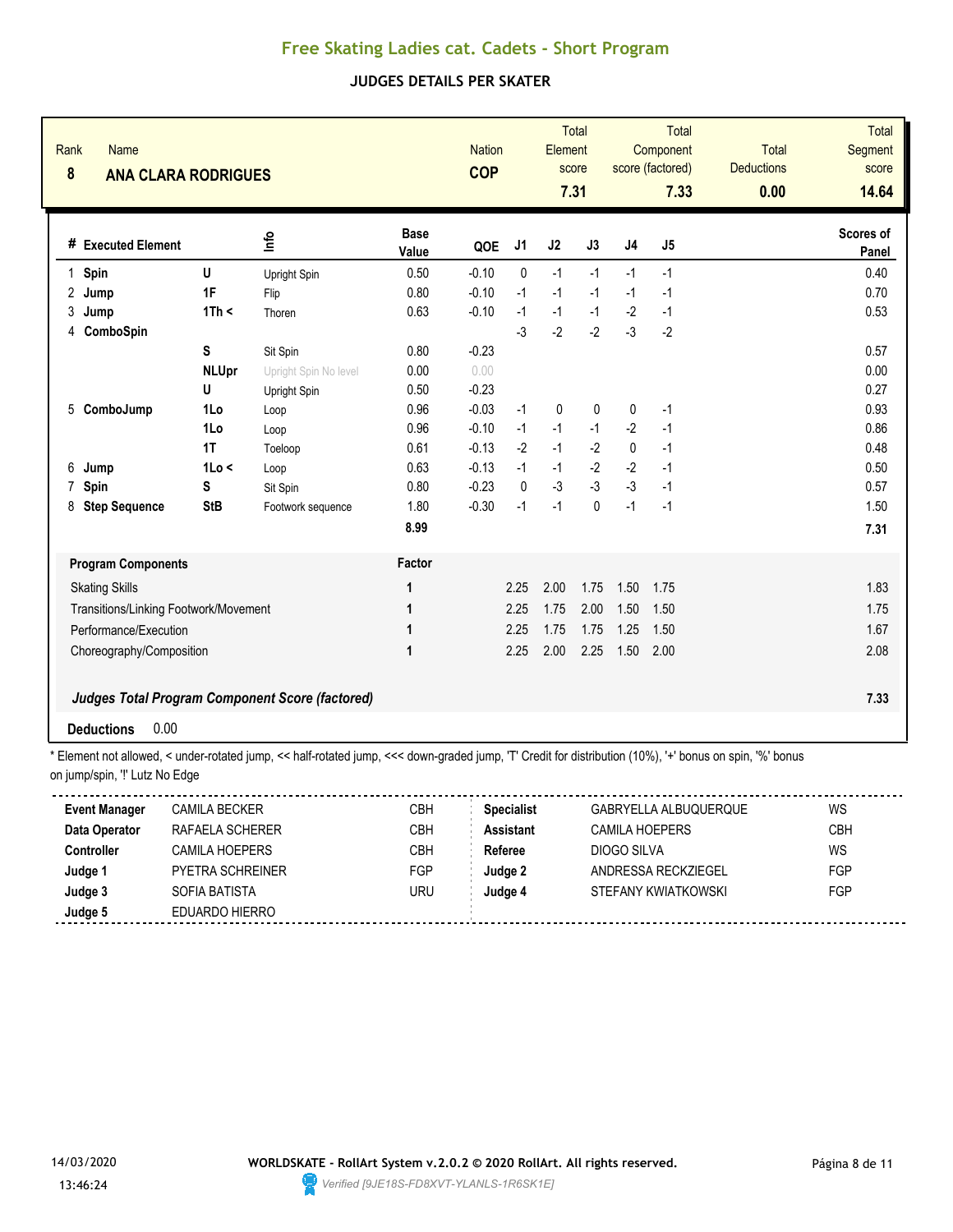### **JUDGES DETAILS PER SKATER**

| Rank<br><b>Name</b><br>9<br><b>VALLENTINA COIMBRA</b> |                                   |                                                            |                               | <b>Nation</b><br><b>COP</b> |                | Element     | <b>Total</b><br>score<br>7.73 |                | Total<br>Component<br>score (factored)<br>6.33 | <b>Total</b><br><b>Deductions</b><br>0.00 | <b>Total</b><br><b>Segment</b><br>score<br>14.06 |
|-------------------------------------------------------|-----------------------------------|------------------------------------------------------------|-------------------------------|-----------------------------|----------------|-------------|-------------------------------|----------------|------------------------------------------------|-------------------------------------------|--------------------------------------------------|
| # Executed Element                                    |                                   | <u>lnfo</u>                                                | <b>Base</b><br>Value          | QOE                         | J <sub>1</sub> | J2          | J3                            | J <sub>4</sub> | J5                                             |                                           | Scores of<br>Panel                               |
| $\mathbf{1}$<br>Jump                                  | $1\mathsf{L}z$                    | Lutz                                                       | 0.45!                         | $-0.10$                     | $-1$           | $-1$        | $-2$                          | $-1$           | $-1$                                           |                                           | 0.35                                             |
| $\overline{2}$<br>Jump                                | 1Lo                               | Loop                                                       | 0.90                          | $-0.17$                     | $-1$           | $-1$        | $-3$                          | $-2$           | $-2$                                           |                                           | 0.73                                             |
| 3<br>Spin                                             | S                                 | Sit Spin                                                   | 0.80                          | 0.00                        | $\mathbf{0}$   | $+1$        | $-2$                          | $\Omega$       | $\pmb{0}$                                      |                                           | 0.80                                             |
| ComboJump<br>4                                        | 1Lo                               | Loop                                                       | 0.96                          | $-0.03$                     | $\mathbf{0}$   | $-1$        | $\mathbf{0}$                  | $\mathbf{0}$   | $-1$                                           |                                           | 0.93                                             |
|                                                       | 1Lo                               | Loop                                                       | 0.96                          | $-0.03$                     | 0              | $-1$        | $\mathbf{0}$                  | $\mathbf{0}$   | $-1$                                           |                                           | 0.93                                             |
|                                                       | 1Lo                               | Loop                                                       | 0.96                          | $-0.07$                     | $\mathbf{0}$   | $-1$        | $-1$                          | 0              | $-1$                                           |                                           | 0.89                                             |
| <b>Step Sequence</b><br>5                             | <b>StB</b>                        | Footwork sequence                                          | 1.80                          | $-0.30$                     | $-1$           | $-1$        | $-2$                          | $-1$           | $-1$                                           |                                           | 1.50                                             |
| 6<br>Jump                                             | 1Th                               | Thoren                                                     | 0.90                          | $-0.03$                     | 0              | $\mathbf 0$ | $-1$                          | $\mathbf{0}$   | $-1$                                           |                                           | 0.87                                             |
| $\overline{7}$<br>ComboSpin                           | <b>NLSit</b><br><b>NLUpr</b><br>U | Sit Spin No Level<br>Upright Spin No level<br>Upright Spin | $0.00*$<br>$0.00*$<br>$0.50*$ |                             | $-1$           | $-2$        | $-3$                          | $-3$           | $-1$                                           |                                           |                                                  |
| 8 Spin                                                | S                                 | Sit Spin                                                   | 0.80<br>8.53                  | $-0.07$                     | $-1$           | $\pmb{0}$   | $-2$                          | 0              | $-1$                                           |                                           | 0.73<br>7.73                                     |
| <b>Program Components</b>                             |                                   |                                                            | Factor                        |                             |                |             |                               |                |                                                |                                           |                                                  |
| <b>Skating Skills</b>                                 |                                   |                                                            | 1                             |                             | 2.25           | 1.50        | 1.00                          | 1.50           | 1.75                                           |                                           | 1.58                                             |
| Transitions/Linking Footwork/Movement                 |                                   |                                                            | 1                             |                             | 2.00           | 1.25        | 1.50                          | 1.25           | 2.00                                           |                                           | 1.58                                             |
| Performance/Execution                                 |                                   |                                                            | 1                             |                             | 2.00           | 1.25        | 1.25                          | 1.25           | 2.25                                           |                                           | 1.50                                             |
| 1<br>Choreography/Composition                         |                                   |                                                            |                               |                             | 2.25           | 1.50        | 1.25                          | 1.50           | 2.00                                           |                                           | 1.67                                             |
|                                                       |                                   | Judges Total Program Component Score (factored)            |                               |                             |                |             |                               |                |                                                |                                           | 6.33                                             |
| 0.00<br><b>Deductions</b>                             |                                   |                                                            |                               |                             |                |             |                               |                |                                                |                                           |                                                  |

\* Element not allowed, < under-rotated jump, << half-rotated jump, <<< down-graded jump, 'T' Credit for distribution (10%), '+' bonus on spin, '%' bonus on jump/spin, "!' Lutz No Edge

| <b>Event Manager</b> | <b>CAMILA BECKER</b>    | СВН | <b>Specialist</b> | <b>GABRYELLA ALBUQUERQUE</b> | WS   |
|----------------------|-------------------------|-----|-------------------|------------------------------|------|
| Data Operator        | RAFAELA SCHERER         | СВН | Assistant         | <b>CAMILA HOEPERS</b>        | CBH. |
| <b>Controller</b>    | CAMILA HOFPFRS          | СВН | Referee           | DIOGO SILVA                  | WS   |
| Judge 1              | <b>PYFTRA SCHREINER</b> | FGP | Judge 2           | ANDRESSA RECKZIEGEL          | FGP  |
| Judge 3              | SOFIA BATISTA           | uru | Judge 4           | STEFANY KWIATKOWSKI          | FGP  |
| Judge 5              | EDUARDO HIERRO          |     |                   |                              |      |
|                      |                         |     |                   |                              |      |

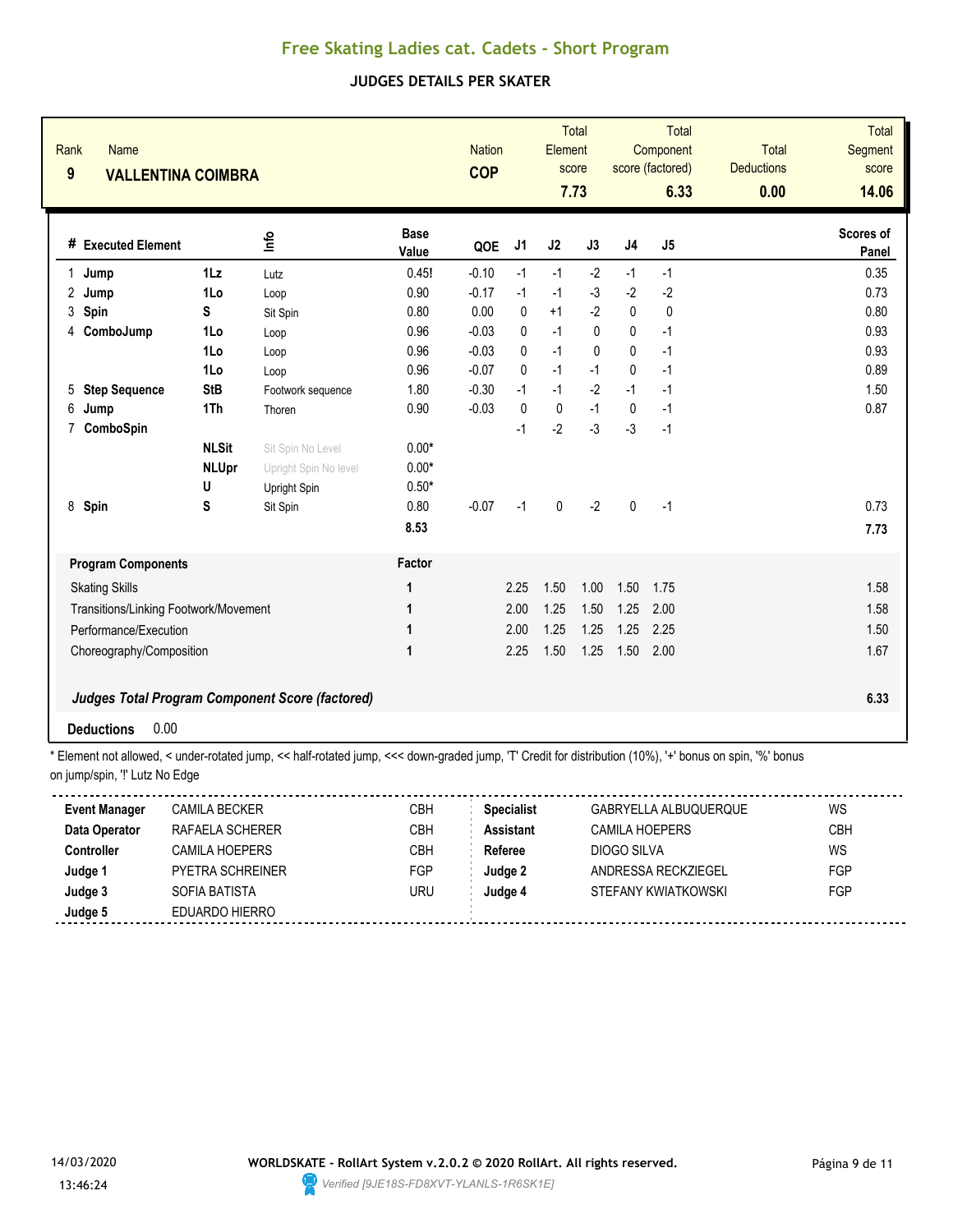### **JUDGES DETAILS PER SKATER**

|                          |                                       | <b>HELENA POLLA FENNER</b> |                                                        |                      | <b>Nation</b><br><b>GPP</b> |           | <b>Total</b><br>Element          | score<br>7.39 |                                  | Total<br>Component<br>score (factored)<br>7.42 | <b>Total</b><br><b>Deductions</b><br>$-1.00$ | <b>Total</b><br><b>Segment</b><br>score<br>13.81 |
|--------------------------|---------------------------------------|----------------------------|--------------------------------------------------------|----------------------|-----------------------------|-----------|----------------------------------|---------------|----------------------------------|------------------------------------------------|----------------------------------------------|--------------------------------------------------|
|                          | # Executed Element                    |                            | ۵'n                                                    | <b>Base</b><br>Value | QOE                         | J1        | J2                               | J3            | J <sub>4</sub>                   | J5                                             |                                              | Scores of<br>Panel                               |
| $\mathbf 1$              | Spin                                  | S                          | Sit Spin                                               | 0.80                 | 0.03                        | 0         | $+1$                             | $\mathbf{0}$  | 0                                | $+1$                                           |                                              | 0.83                                             |
|                          | 2 ComboJump                           | 1Lo                        | Loop                                                   | 0.96                 | 0.00                        | 0         | $+1$                             | 0             | 0                                | 0                                              |                                              | 0.96                                             |
|                          |                                       | 1Lo                        | Loop                                                   | 0.96                 | 0.00                        | 0         | 0                                | 0             | $\Omega$                         | 0                                              |                                              | 0.96                                             |
|                          |                                       | 1Lo                        | Loop                                                   | 0.96                 | 0.00                        | 0         | 0                                | $-1$          | $\mathbf{0}$                     | $\pmb{0}$                                      |                                              | 0.96                                             |
| 3                        | ComboSpin                             |                            |                                                        |                      |                             | $\Omega$  | $\pmb{0}$                        | $-1$          | $-3$                             | 0                                              |                                              |                                                  |
|                          |                                       | S                          | Sit Spin                                               | 0.80                 | $-0.03$                     |           |                                  |               |                                  |                                                |                                              | 0.77                                             |
|                          |                                       | <b>NLSit</b>               | Sit Spin No Level                                      | 0.00                 | 0.00                        |           |                                  |               |                                  |                                                |                                              | 0.00                                             |
|                          |                                       | U                          | Upright Spin                                           | 0.50                 | $-0.03$                     |           |                                  |               |                                  |                                                |                                              | 0.47                                             |
| 4                        | Jump                                  | 1A <                       | Axel                                                   | 0.91                 | $-0.40$                     | $-3$      | $-3$                             | $-3$          | $-3$                             | $-3$                                           |                                              | 0.51                                             |
| 5                        | Jump                                  | 1Th <                      | Thoren                                                 | 0.63                 | $-0.10$                     | $-1$      | $-1$                             | $-1$          | $-1$                             | $-1$                                           |                                              | 0.53                                             |
| 6                        | <b>Step Sequence</b>                  | <b>NSt</b>                 | Footwork No Level                                      | 0.00                 | 0.00                        | $\bigcap$ | $\begin{array}{c} \n\end{array}$ | $-1$          | $\begin{array}{c} \n\end{array}$ | $-1$                                           |                                              | 0.00                                             |
| 7                        | Jump                                  | 1Lo                        | Loop                                                   | 0.90                 | 0.00                        | 0         | 0                                | 0             | 0                                | 0                                              |                                              | 0.90                                             |
| 8                        | Spin                                  | S                          | Sit Spin                                               | 0.80                 | $-0.30$                     | $-3$      | $-3$                             | $-3$          | $-3$                             | $-3$                                           |                                              | 0.50                                             |
|                          |                                       |                            |                                                        | 8.22                 |                             |           |                                  |               |                                  |                                                |                                              | 7.39                                             |
|                          | <b>Program Components</b>             |                            |                                                        | Factor               |                             |           |                                  |               |                                  |                                                |                                              |                                                  |
|                          | <b>Skating Skills</b>                 |                            |                                                        | 1                    |                             | 2.25      | 2.00                             | 1.25          | 2.00                             | 2.00                                           |                                              | 2.00                                             |
|                          | Transitions/Linking Footwork/Movement |                            |                                                        | 1                    |                             | 2.00      | 1.75                             | 1.50          | 1.50                             | 2.25                                           |                                              | 1.75                                             |
|                          | Performance/Execution                 |                            |                                                        | 1                    |                             | 1.75      | 2.00                             | 1.50          | 1.50                             | 2.25                                           |                                              | 1.75                                             |
| Choreography/Composition |                                       | 1                          |                                                        | 2.00                 | 2.00                        | 1.75      | 1.75                             | 2.50          |                                  | 1.92                                           |                                              |                                                  |
|                          |                                       |                            | <b>Judges Total Program Component Score (factored)</b> |                      |                             |           |                                  |               |                                  |                                                |                                              | 7.42                                             |
|                          | $-1.00$<br><b>Deductions</b>          | Falls:1                    |                                                        |                      |                             |           |                                  |               |                                  |                                                |                                              |                                                  |

| <b>Event Manager</b> | CAMILA BECKER           | CBH        | <b>Specialist</b> | GABRYELLA ALBUQUERQUE | WS         |
|----------------------|-------------------------|------------|-------------------|-----------------------|------------|
| Data Operator        | RAFAFI A SCHERFR        | СВН        | Assistant         | CAMILA HOEPERS        | CBH        |
| <b>Controller</b>    | <b>CAMILA HOEPERS</b>   | <b>CBH</b> | Referee           | DIOGO SILVA           | WS         |
| Judge 1              | <b>PYFTRA SCHREINER</b> | <b>FGP</b> | Judge 2           | ANDRESSA RECKZIEGEL   | FGP        |
| Judge 3              | SOFIA BATISTA           | uru        | Judge 4           | STEFANY KWIATKOWSKI   | <b>FGP</b> |
| Judge 5              | EDUARDO HIERRO          |            |                   |                       |            |
|                      |                         |            |                   |                       |            |